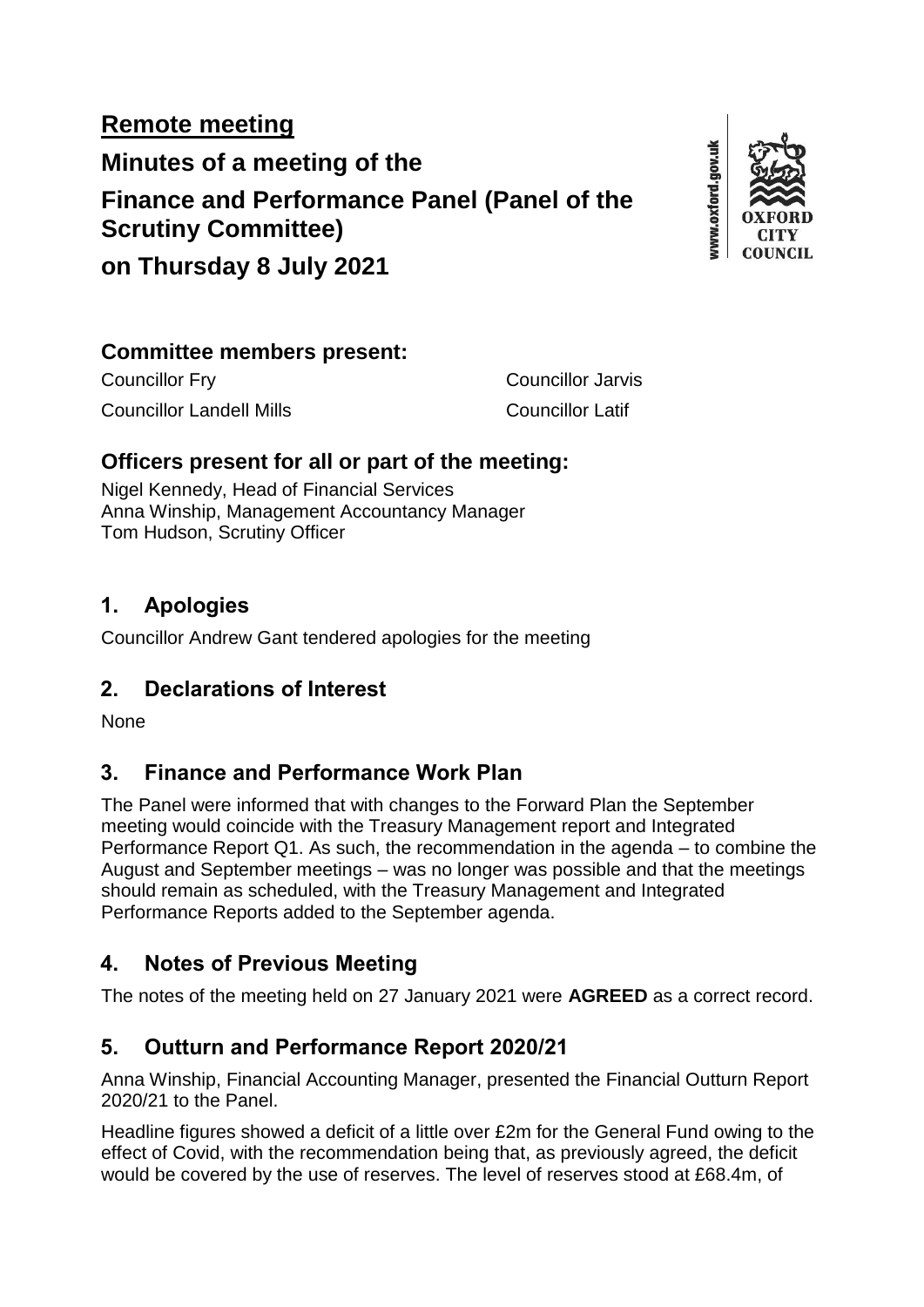which 17% was reserved for Covid-related costs. It was hoped, however, that reserves in later years would be replenished. The HRA showed a favourable variance of £8.4m, with £1.9m to be carried forward and £6.5m being transferred to the HRA reserves for future capital spending. Capital Spending stood at £68.8m, a favourable variance against the latest budget forecast of almost £10m.

Within the General Fund most service areas reliant on income were showing adverse variance owing to having not achieved the expected income targets. Big drops in income were noted particularly with regards to Building Control, Community Services (particularly the Town Hall), car parking and corporate property. Bad debt provision was being made for the income not received in the last year from the Council's corporate tenants. Further, no interim dividend was declared by ODS. In addition, the local cost of benefits showed an adverse variance of £0.85m, arising from loss of subsidy due to local authority error of around £350k (0.5% of total spend and a figure lower than many recent years) and a reduction in overpayment income raised compared to last year, due to increases in benefit entitlement and reduced ability to collect arrears, all in relation to COVID 19. Favourable figures relating to interest payable arose because of not having to borrow as much as anticipated. Another favourable variance, on funding arose because higher losses from car parking meant an increase in government support for lost sales, fees and charges. Although presenting as a favourable variance, overall the recompense of the government did not cover losses which precipitated the government support.

#### Councillor Amar Latif joined the meeting at this point

In response the Panel raised a number of questions, including the degree to which income losses could certainly be apportioned to Covid and not be masking alternative issues. Officer views were of the view that losses in income were directly attributable, the rapid rise non-payment of rent in commercial properties, the closure of the Town Hall and loss of income, and the precipitous drop in car parking coinciding precisely with Covid. Future expectations of commercial property arrears were discussed, with the existing bad debt provision being expected to be fully used. When setting the budget, a long-term impairment of income of £2m was forecast. Other income streams were anticipated to bounce back more fully and swiftly.

When set against other authorities Oxford's position, though not easy, was better than many. In the last week a further Council, Slough Borough Council, had had to issue a s.114 notice, declaring its inability to deliver a balanced budget. The Audit Committee had also raised similar questions, and the Council's auditors had shared a similar view. That said, the Council's strategy of trading to underpin service levels necessarily involved greater inherent risk than similar-sized councils choosing to make cuts to services instead.

The Council's contractual relationship with Fusion was questioned, with the future of the management fee paid by Fusion being mutually agreed not to be paid in for the remainder of the contract expiring in 2024.

The quantum of government support for sales, fees and charges was raised. It was confirmed that approximately £7m had been received. Contrary to previous expectation the Council was not anticipating any audit in regards to that figure, providing greater certainty that the figure would not alter. The Panel was informed that losses incurred after the first quarter of the current year would cease to be reimbursed by government.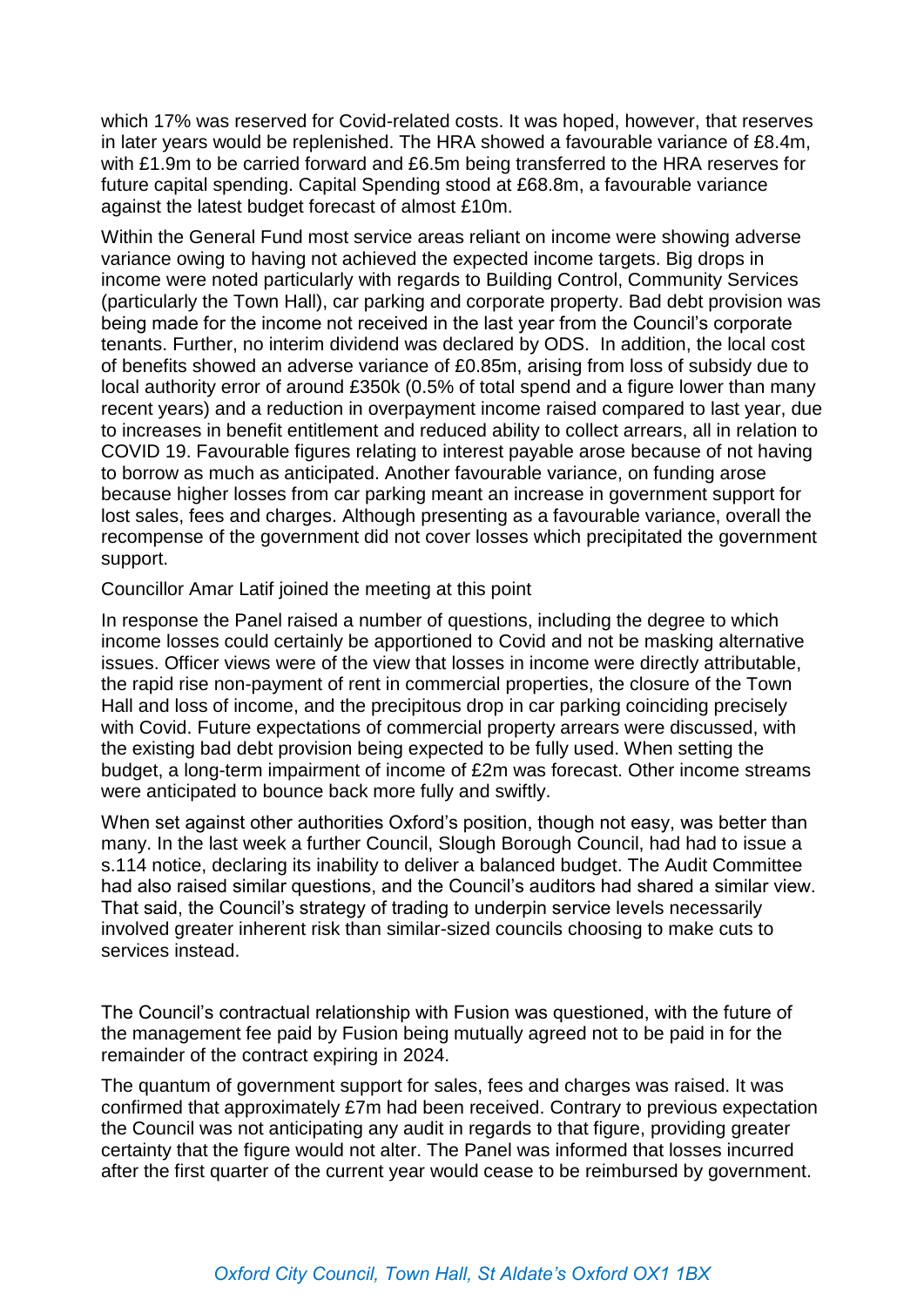Anna Winship, Management Accountancy Manager introduced the Capital Spending element of the report to the Panel at this point. Budgeted spend was £143m, with actual spend being almost £69m and a slippage of £74m. The majority of the slippage, and in particular where building was concerned, was related to Covid with access to buildings and supply chain issues proving very disruptive. On the HRA capital scheme, a lot of the rolling repairs made to Council homes stopped being delivered by ODS to protect both staff and tenants from infection risks. The programme was being scheduled to be caught up over the coming 24 months.

An update was requested by the Panel concerning the implementation of the Aareon QL system. The system did go live on 18<sup>th</sup> of May following a significant delay, but there had problems since the go-live date, including difficulties paying suppliers and the Councils wholly owned company ODS for work done, as well as the provision of financial information to both ODS and the Council.. A team of officers from ICT, Housing, Finance, and from ODS and the IT supplier Aareon were working together on a project team to address those problems. The Council was seeking to mitigate these problems by making direct bank payments manually, but it was resource-intensive for all areas involved and unsustainable. Latest forecasts was the 'business as usual would be achieved from September. The Panel requested an update on progress at its next meeting.

Discussion was held over the challenges of maintaining income from Council tenants whilst at the same time protecting those in arrears from homelessness at a time of vulnerability. Due to changes in processes to provide earlier intervention the Council had actually improved its collection rate despite Covid, all whilst not evicting tenants or taking other enforcement action. The Panel expressed a wish that lessons from this be learnt for the future and expressed praise for the work of the team responsible.

### **6. Scrutiny-selected Performance Monitoring**

The report was introduced by Tom Hudson, Scrutiny Officer. In setting up the Finance and Performance Panel the Scrutiny Committee had included within the Panel's remit responsibility for performance monitoring. Historically, the Panel had considered Cabinet papers of the Integrated Performance Report, but had also identified a suite of its own indicators to consider on a regular basis. The Panel was asked to make a change to previous performance monitoring, which had been undertaken by one officer trying to respond in-depth questions on areas beyond their own service. It was **AGREED** by the Panel that performance monitoring would be a standing item on the agenda, but that it would not be presented by an officer. Instead, the Panel would at that point agree questions to relevant officers for written responses, or invite the relevant officers to talk at the following meeting.

Concerning which measures to track, the Panel **AGREED** that the most time efficient way to agree measures would be for Panel members to send their list of up to 25 measures to the Scrutiny Officer by e mail, and for a composite list to be created from the responses.

A modification was requested to the performance monitoring report template, with previous years' performance included (where available). Further, it was **AGREED** by the Panel that it was important that they understood the basis by which the targets were set, and that this process be explained to them by a relevant officer at the next meeting.